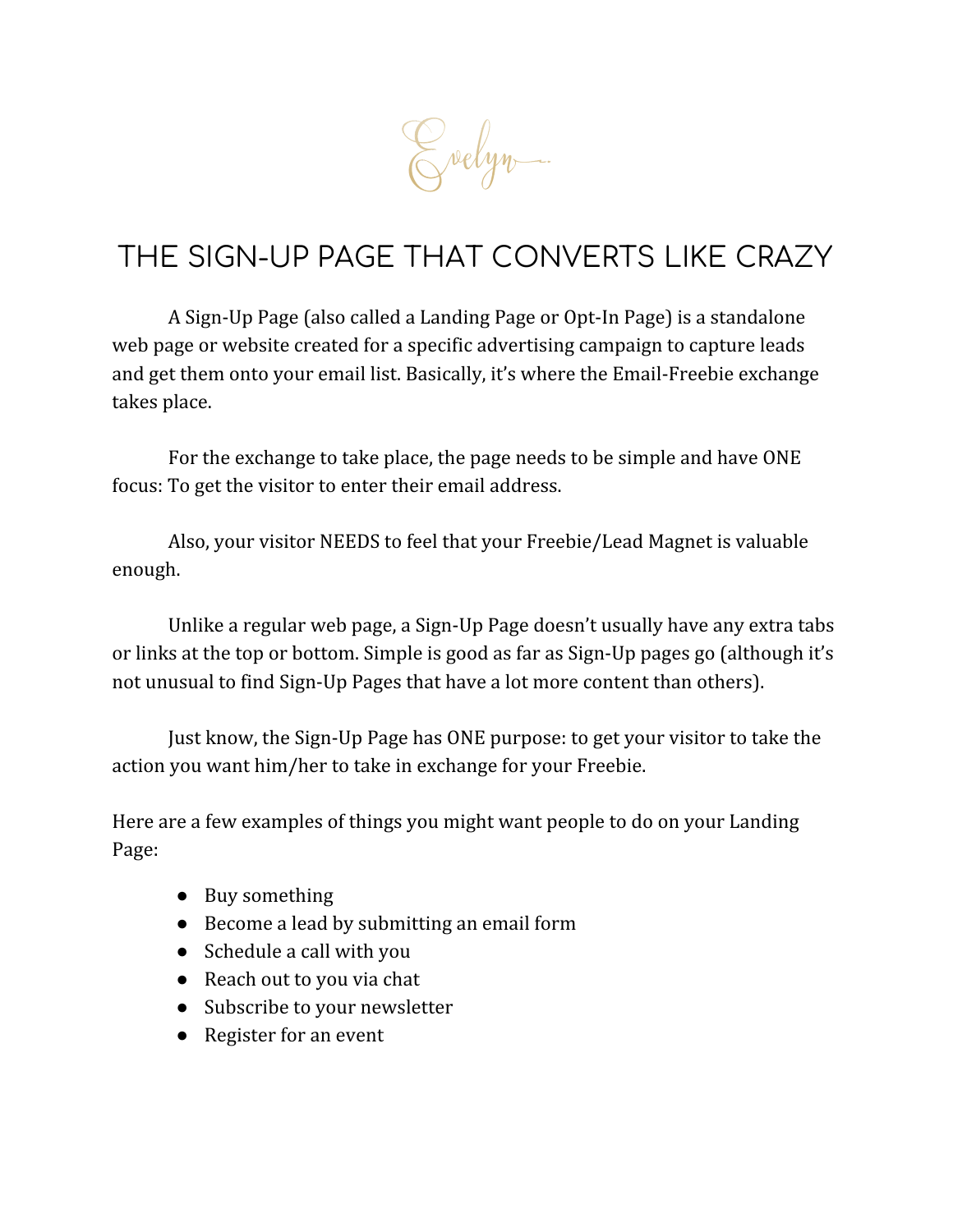The single focus or goal of a Sign-Up Page is a call to action (Tip: All of your CTAs are trying to accomplish the same thing: to move visitors towards becoming leads AKA, subscribers on your email list, to paying clients).

A Sign-Up Page should quickly communicate what you want the visitor to do. For me, I've found that the simpler this page is, the better it performs. The more you can get your visitor to focus on the ONE thing you want them to do, the easier it is for them to do it.

It's this single focus that increases your conversion rates of your advertising campaigns, lowering your cost for each acquired lead or sale.

Once your visitor has entered the information you requested, they have officially become a lead/subscriber and they are taken to a different page, either a *Thank You* page where it states that their Freebie is on its way to their Email, or it gives them direct access to the Freebie.

Note: some Thank You pages are a Sales Page where you can sell your Intro Product. So just keep that in mind if you would like to try that out!

## HERE'S WHAT MAKES FOR A SIGN-UP PAGE THAT CONVERTS:

#### 1) A Catchy Headline

A good headline tells your visitor, "You're in the right place, here's what to do next, and here's what to expect…"

If they clicked on your Ad, this is where they enter their email address in exchange for your Freebie, or the information you said you'd give them.

For example, "Enter your email to access XXX."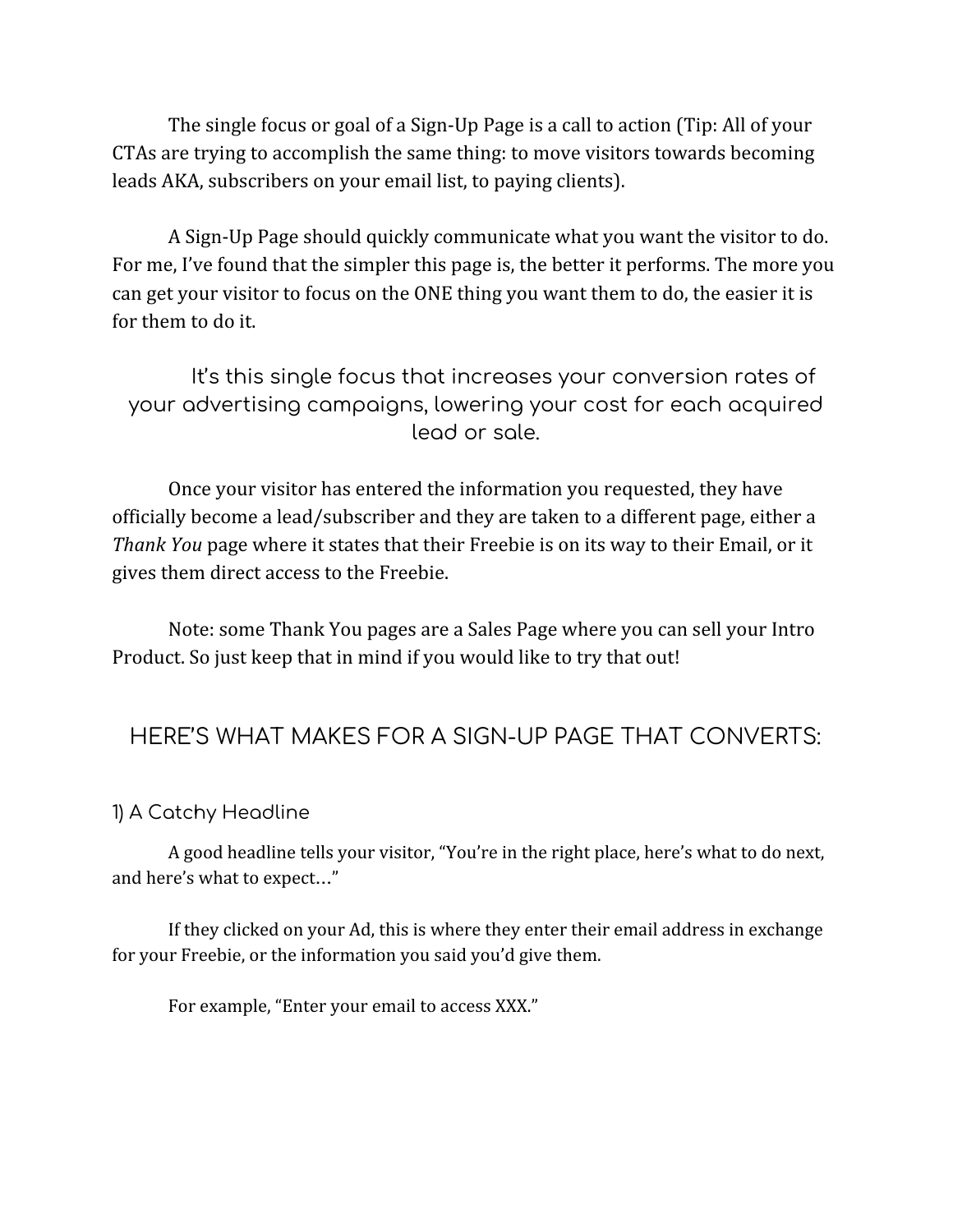#### 2) Supporting Headline

This is where you can add another benefit or remind them of the bonus they will get if they enter their information.

Your headline is the most important argument for taking whatever action you want your visitor to take, but sometimes a little extra detail can be the push your visitor needs to take action.

Not every Sign-Up Page needs a supporting headline, but when used effectively, a good supporting headline can make your Sign-Up Page convert much better,

#### 3) Visual

It can be challenging to get someone to have an *emotional* response in a sentence or two. This is where the Visual comes in.

In many ways, your Visual can be just as important as your headline. Your Visual is the aesthetic component of your Sign-Up Page that tells your visitor, "Yes, you're in the right place and you can trust me and my business." To test this, let's use a flight school example.

Which of the 2 Sign-Up Pages do you think would be more compelling to an aspiring pilot?

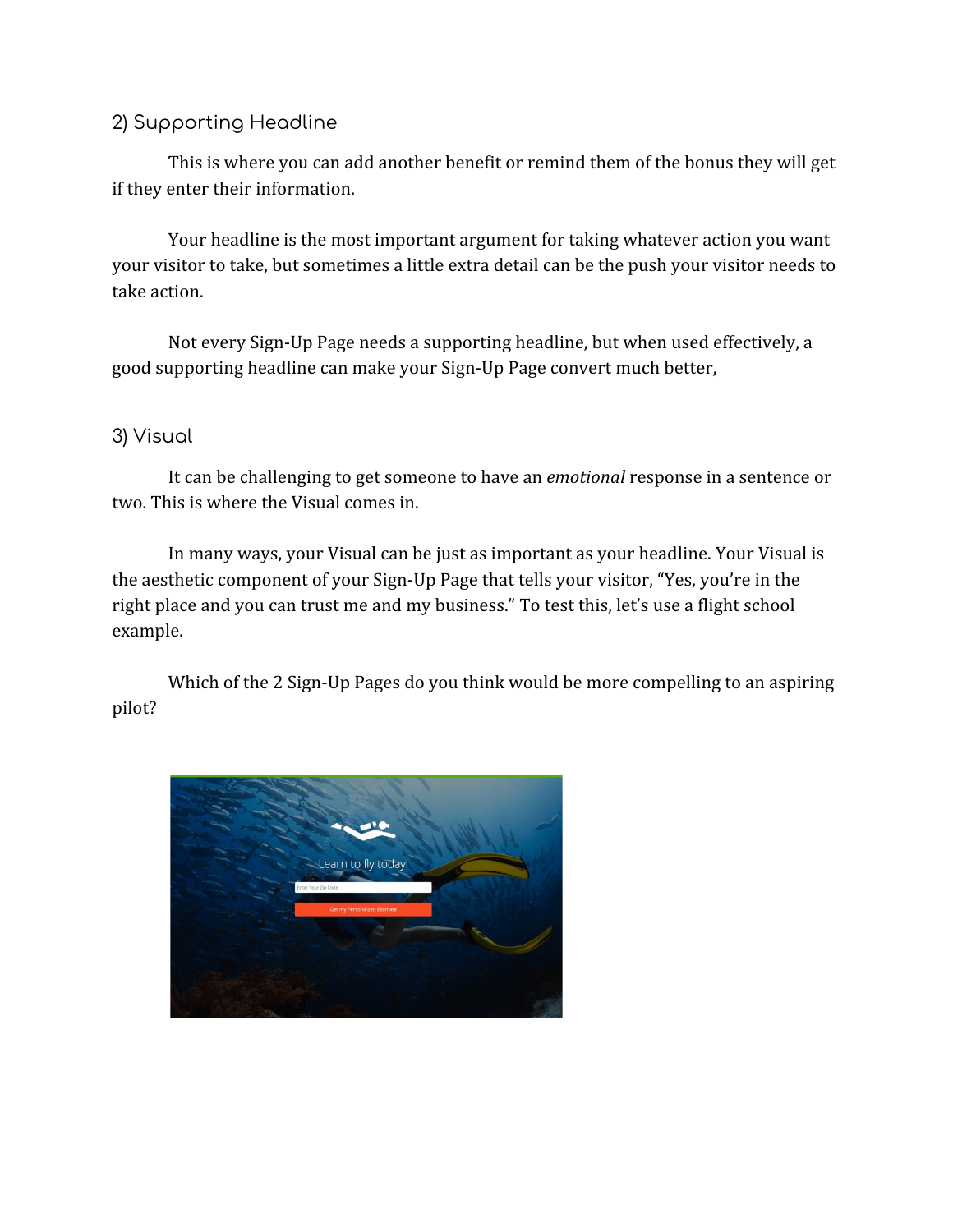

The second page will probably get you a lot more leads. But why?

The answer, of course, is the *Visual*.

Even though the headline is the same on both pages, anyone who clicks on a pilot certification Ad and ends up on a page with a scuba diver will think something is wrong.

Now, of course, this example is rather extreme, but it shows how your Visual can make or break your headline.

## 4) Benefit Statement

Your benefit statement says, "Here's what you'll get if you do what I'm encouraging you to do. See how amazing it is? You should sign up!"

Just keep in mind that your benefit statement is like an elevator pitch. If you use one, you'll want to keep it short, simple and to the point. You can get into more detail below if you decide to add more content.

# 5) Call to Action (CTA)

Your CTA should be visible right when your visitor arrives on your Sign-Up Page.

Just FYI: Before you can create your CTA, you have to decide what you want people to do on your landing page. This is important, because otherwise you can end up with no CTA or multiple different (and even conflicting) CTAs.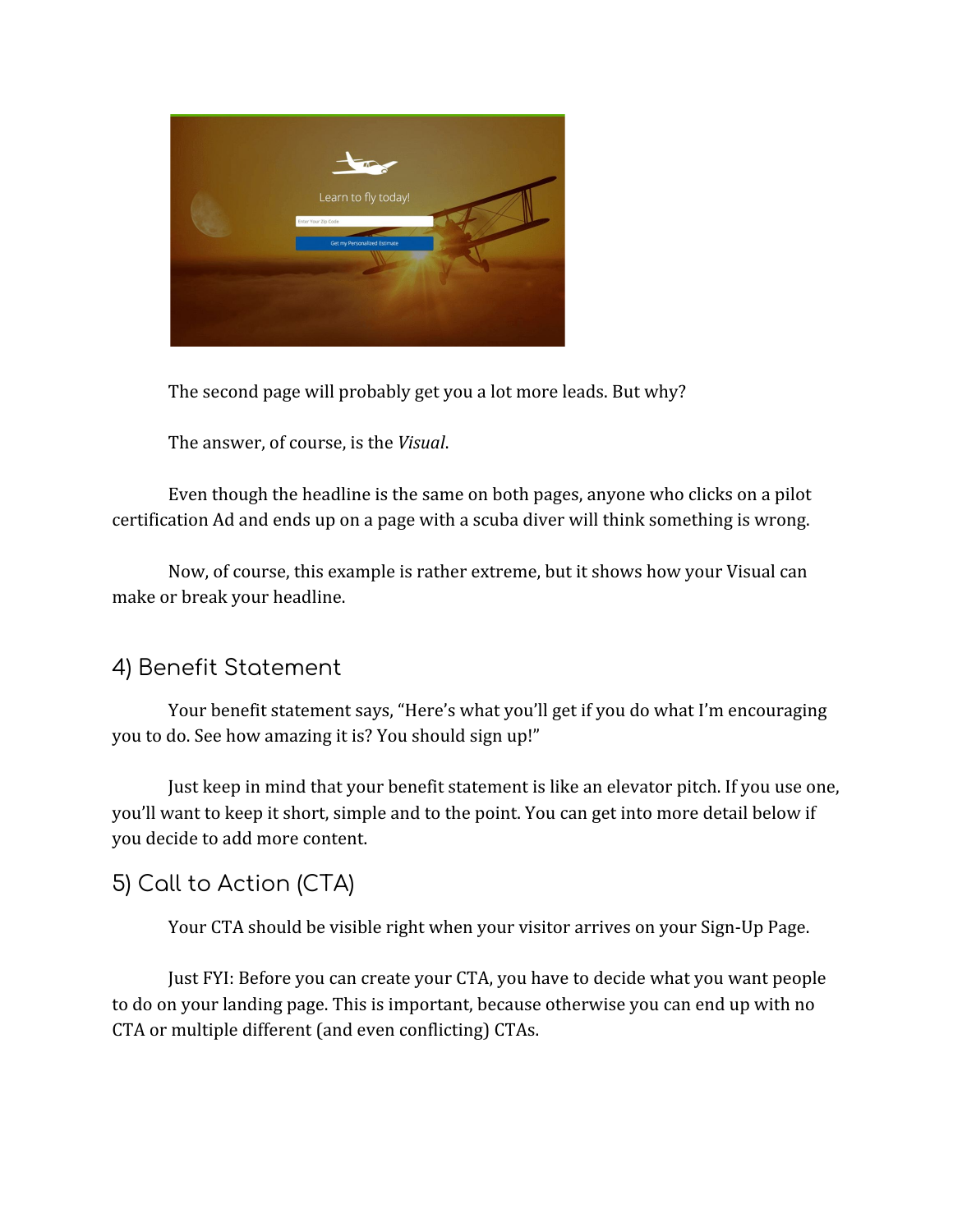Your CTA should be obvious and straightforward. Most people are looking for quick information, so the easier you make it for them to find and act on your CTA, the more likely they are to convert.

If you make your CTA a color that stands out from the rest of the page and place it prominently, it will make it easy to find and act on.

### 6) Show Them the Benefits

Most visitors to your site are asking:

*Will this make my life easier/better? Is this what I need? Want?*

Make sure you understand your Ideal Customers' needs so you can offer it to them. The important thing to communicate is how your offer will *make their life* better. Will it relieve stress? Help them find the one? Don't focus on how amazing you, your business, product or offer is. Focus on your customer's needs.

## 7) Testimonials

Most people distrust marketing material, and for good reason. There are a lot of bogus products out there and no matter how you talk your product up, many people probably won't believe it.

This is where testimonials come in. Customers and clients tell it like it really is, which is why testimonials are the simplest way to add social proof to your Sign-Up Page.

Even so, because they are so easy to put together (or even fabricate), testimonials might not carry a lot of weight. So, if you want your testimonial to be believable, you need reputable, verifiable sources.

#### **Testing Your Landing Pages**

Here's the rub. Even if you have a great Sign-Up Page and stick to every best practice, there's no guarantee your Sign-Up Pages will actually work the way you want.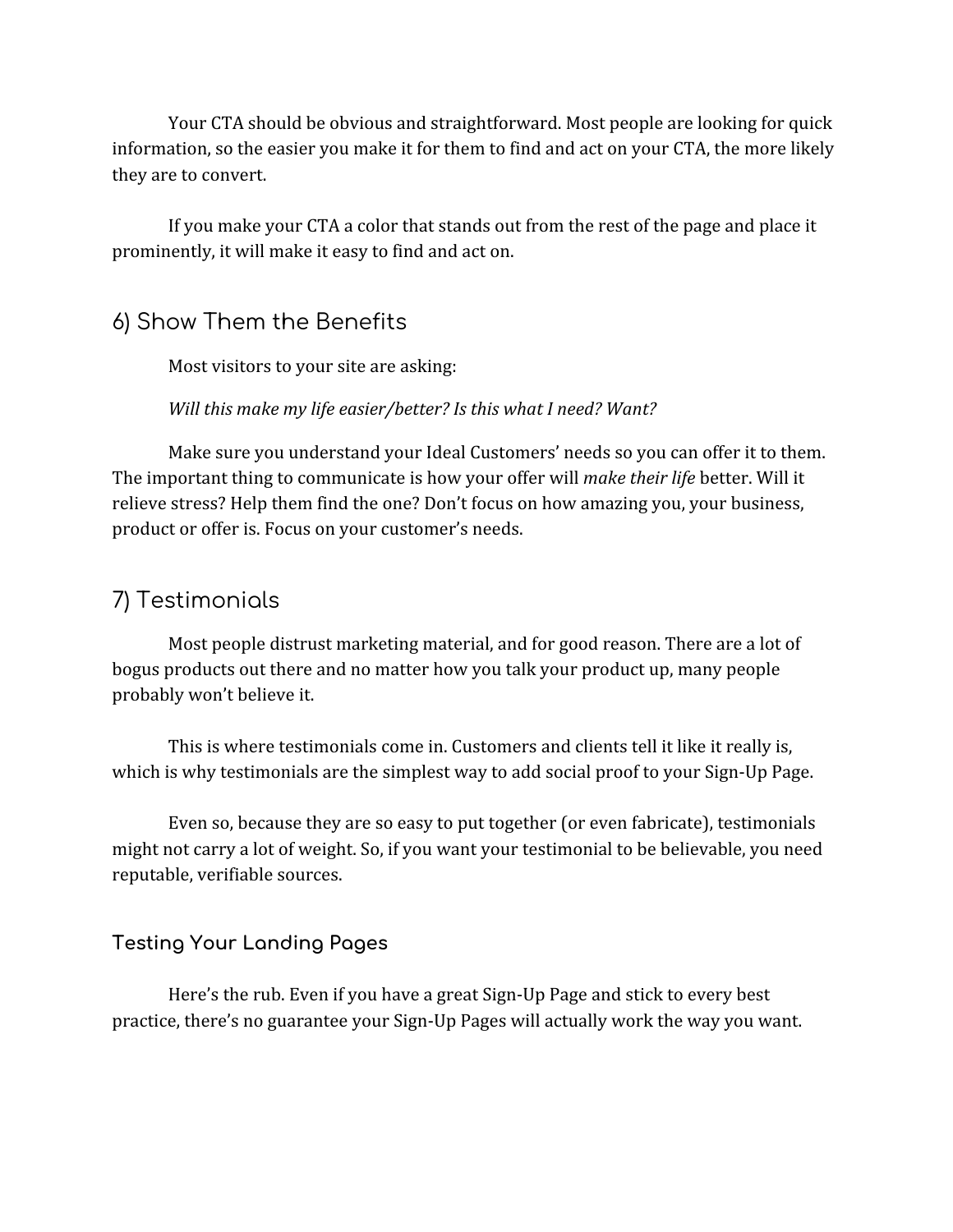People are sometimes difficult to predict. Even if you believe you have a great feel for your Ideal Customers, it can be hard to predict which Sign-Up Page design will give you the results you want.

To get the most out of your Sign-Up Pages, you'll want to spend some time testing different options.

Fortunately, it's not very difficult to create an amazing Sign-Up Page testing strategy—one that teaches you something with every test. You'll want to plan and document, see what works best. Having a solid testing strategy will save you lots of time and dramatically increase your sign-ups and profitability long term.

Once you've created what you believe is a good Sign-Up Page, it's time to shift into research mode and create a hypothesis (a guess) about how your Ideal Customers might interact with your Sign-Up Page. You'll want to create a spreadsheet to track what you learn with each test.

Ask these questions:

- 1. Is your visual attention-grabbing Visual (relevant)?
- 2. Is your headline captivating and generates interest (Tell them what to do and what they'll get)?
- 3. Does the text flow and is free from errors?
- 4. Do you give them an irresistible offer?
- 5. Is the content Benefit/needs driven (relevant)?
- 6. Is there a clear call to action (CTA)?
- 7. Does the link to the freebie work?

Once you have a few hypotheses, build a detailed testing strategy around those ideas.

Try:

- 1. Writing your CTA a few different ways.
- 2. A few different Visual